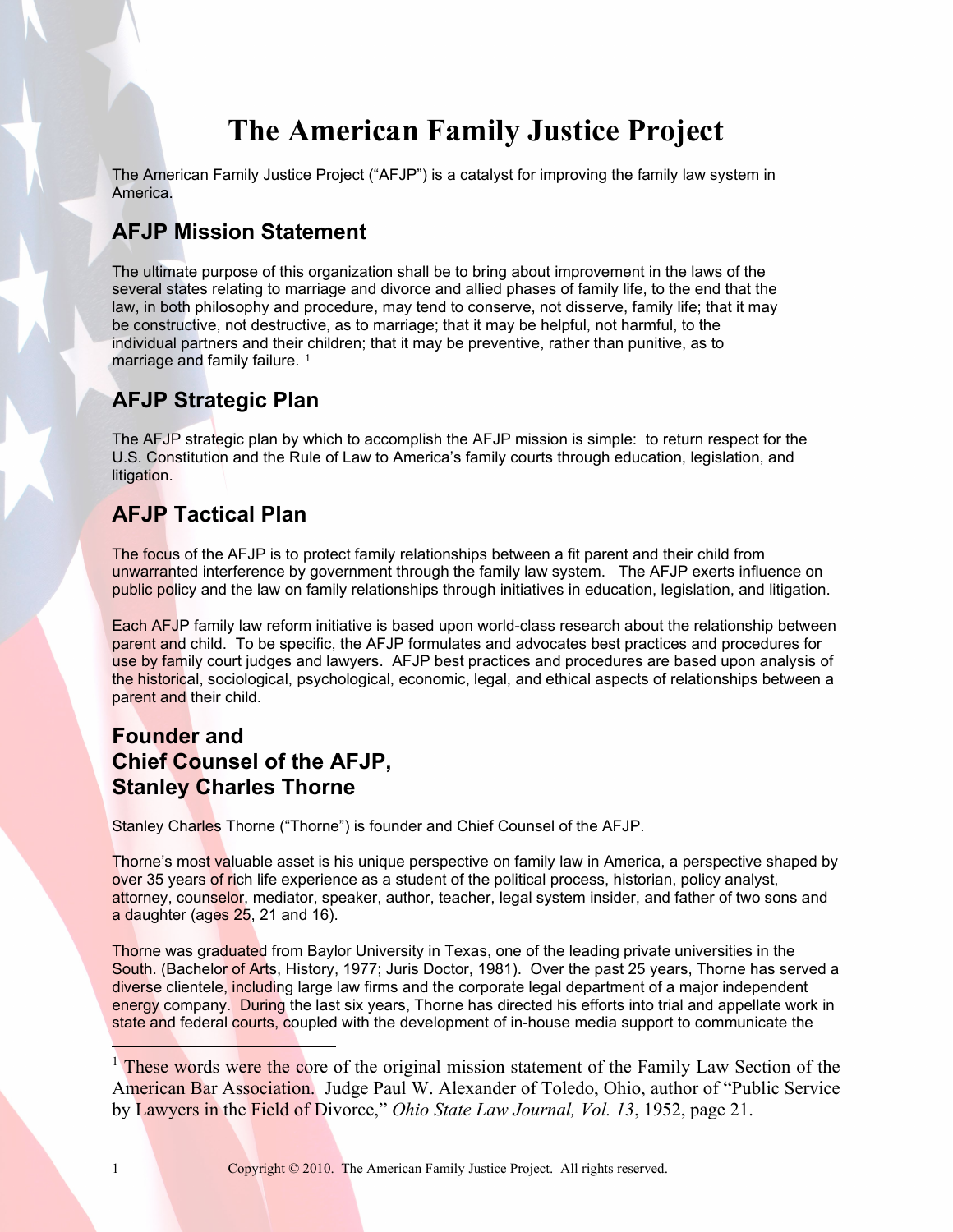## **AFJP Message to the Public**

Thorne has served as lead counsel, co-counsel, consulting counsel, friend of the court, or expert witness in a handful of carefully selected Constitutional test cases around the nation. In addition, Thorne has made numerous radio and television appearances as a family law reform advocate. As a result, Thorne is nationally recognized as an advocate for family law reform and as an expert on Constitutional rights of citizens in family courts.

## **AFJP Education Initiatives**

AFJP education about family law issues is through an official website - afjp.org - and television, radio, public speaking, and other media projects.

## **afjp.org**

The AFJP is working to develop afjp.org into a state-of-the-art website that will allow the public to obtain news and information about family law issues, current events, and the AFJP agenda.

Through one part of the website (still under construction), the public will be able to have an inside look at a Constitutional test case and examine case documents in a "case study" format, including all of the hearing transcripts, court orders, appellate opinions, and other case documents.

### **Television**

Thorne seeks the opportunity to carry the AFJP message through television appearances whenever possible.

### **CPR TV**

Since June 2006 Thorne has appeared on CPR TV - a weekly, one-hour television program in the St. Paul-Minneapolis area - to inform and educate the public about family law reform issues. Thorne cohosts the show with Molly Olson, Founder and Executive Director of the Center for Parental Responsibility, a Minnesota-based education and advocacy group.

In addition to being seen throughout the St. Paul-Minneapolis metropolitan area, CPR TV is distributed statewide throughout Minnesota and in several other states in the upper mid-west. The producers of CPR TV intend to continue increasing the geographic coverage of the show.

The CPR TV show format is an interview of an expert on various aspects of family law, with commentary by the show hosts. Guests include:

Dr. Patrick Fagan, psychologist, former Senior Research Fellow at the Heritage Foundation, and now Senior Fellow and Director of the Center for Family and Religion at the Family Research Council in Washington, D.C.;

Dr. Gordon Finley, psychologist, researcher, and professor at Florida International University; and

Dr. Christina Hoff Sommers, philosopher, former ethics professor at Clark University, author of "Who Stole Feminism? How Women Have Betrayed Women", and resident scholar at the American Enterprise Institute for Public Policy Research in Washington, D.C.

Thorne and the other principals who produced CPR TV have agreed to work on producing a comparable show suitable for nationwide distribution through the Family Law Reform Television Network. Work on the nationwide show format is ongoing.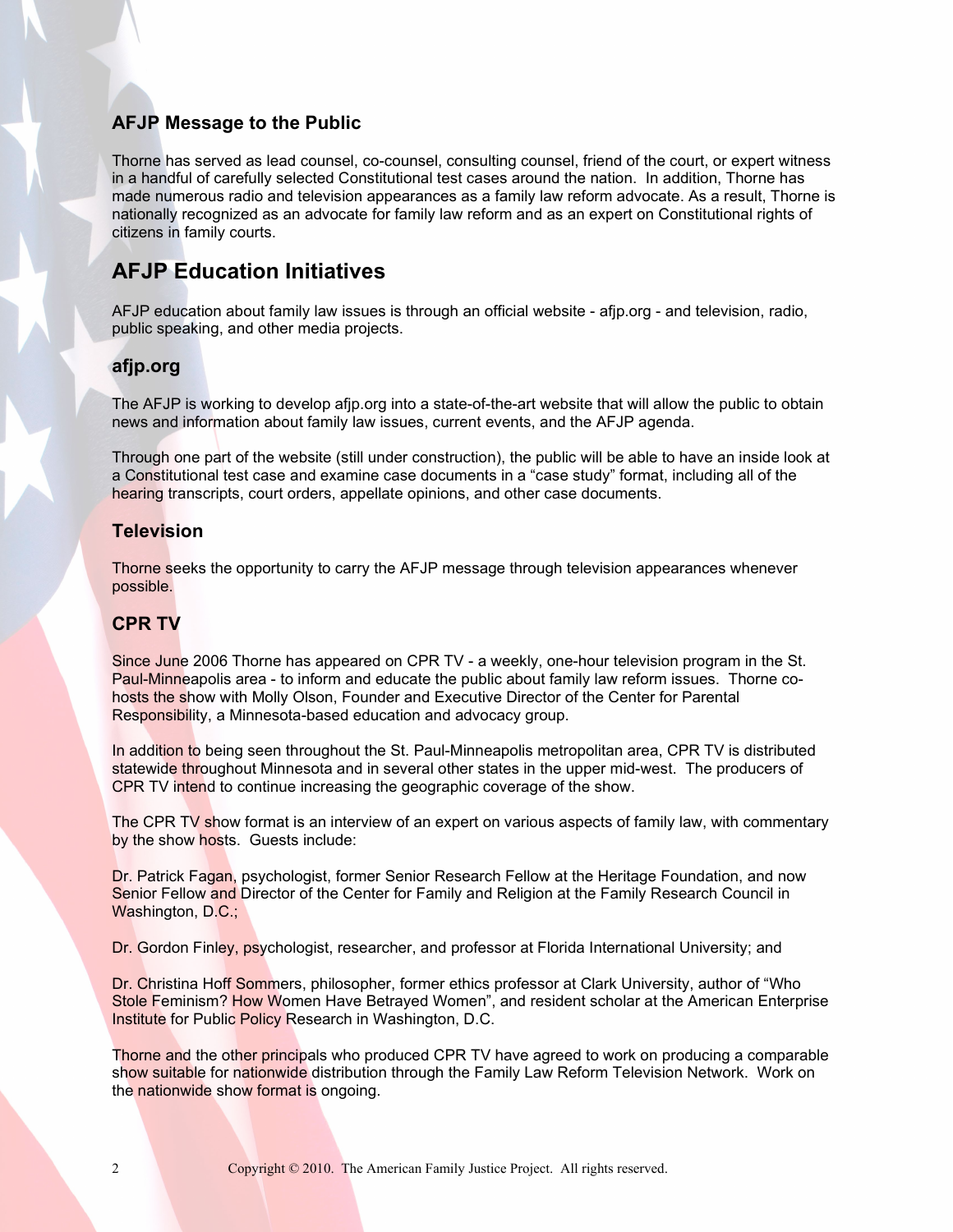### **The "Families and Children Really Matter" Show**

In August 2007, Thorne appeared as a guest on two episodes of "Families and Children Really Matter", a  $\frac{1}{2}$  hour television show by the producer who has broadcast more than 400 shows about family issues in the New York metropolitan area over the past 8 years.

"Families and Children Really Matter" is regularly presented in the New York metropolitan area on two different cable channels (one for public access and one for government or educational content) that have a potential audience of 7 million people. Thorne has been invited to appear again on "Families and Children Really Matter" whenever his schedule permits.

#### **Radio**

Thorne frequently appears on radio to speak on family law reform issues. Some of his radio appearances are highlighted below.

During 2006 Thorne made numerous appearances on "PEP Talk", the weekly radio show of People for Equal Parenting. "PEP Talk" was on KSEV-AM 700, the second-ranked all-talk station in the Houston, Texas market, and became the largest syndicated parental interest talk show in Texas.

On 25 January 2006 Thorne appeared for three prime time hours on the Dan Conry Show on KTLK-FM 100.3, an all-talk 100,000 watt "blowtorch" station in Minneapolis, Minnesota that reaches the entire upper mid-west.

On 29 September 2006 Thorne appeared on the Jerry Newcombe Show on WAFG-FM 90.3, an all-talk station that originates at the headquarters of Coral Ridge Ministries in Ft. Lauderdale, Florida.

On 27 August 2007 Thorne again appeared on KTLK-FM 100.3 (the all-talk 100,000-watt station in Minneapolis, Minnesota), this time for one prime time hour on the Jason Lewis Show. Thorne was invited to appear with Molly Olson, founder and Executive Director of the Center for Parental Responsibility, to discuss issues and trends in Minnesota family law. More recently, Jason Lewis has been a frequent guest host on the Rush Limbaugh Show.

In 2009 Thorne appeared on WGOW-FM 102.3 in Chattanooga, Tennessee, an all-talk radio station known as "The Talk Monster". The station's format features a mix of local and syndicated hosts. Thorne talked with local host Jeff Styles about issues and trends in Tennessee family law.

### **Media Projects**

Thorne will participate in media projects designed to educate the bench, the bar, and the public about the many problems experienced by parents and children in the current family law system and, more importantly, solutions to those problems.

In cooperation with Seeber Video and Film of St. Paul, Minnesota, Thorne is working on production of a Continuing Legal Education video program for family court judges and lawyers about the Constitutional rights of parents and children in family court.

Thorne was involved in production of a documentary film entitled "Support: System Down" produced by Aginelo Productions in Los Angeles, California. The film is currently in the post-production phase.

In late 2008, Thorne agreed to be the subject of "Thorne: The Regulator", a documentary television show that follows his work and allows a nationwide audience to understand how family courts operate and the effect they have on real people. Thorne's work on a pilot and initial episodes of the program is complete, and the show is in the post-production phase.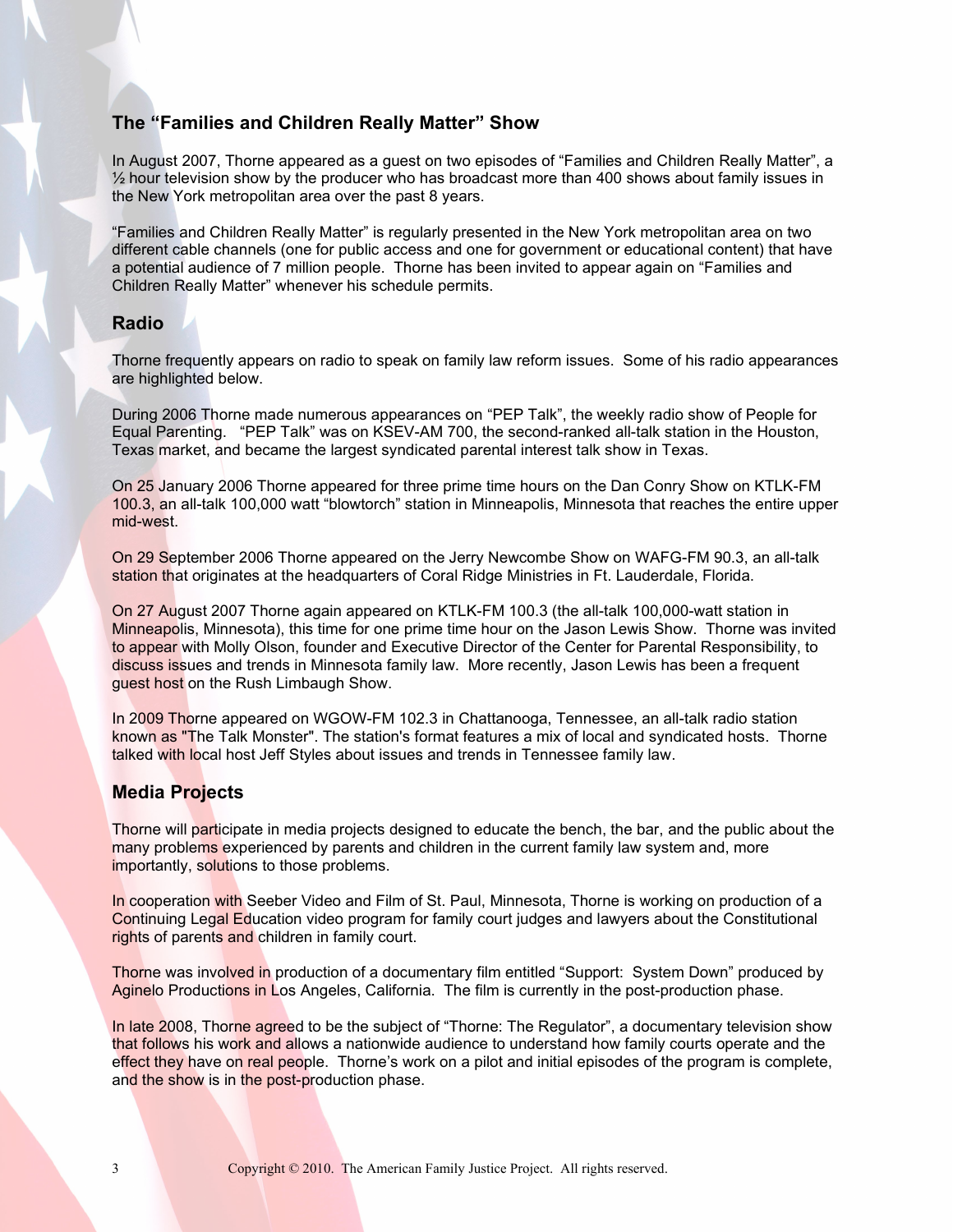## **Public Speaking**

Thorne was an invited speaker at the national family law reform conference "Healing Our Families - A Time for Change" hosted by the Family Rights Coalition of Michigan on 17-18 June 2005 at the Metro Detroit Airport Marriott Hotel in Detroit, Michigan.

On 14 September 2006 Thorne attended the (invitation only) annual Symposium of the Institute for American Values in New York City, conducted at the Association of the Bar of the City of New York. The focus was Family Law Reform, and speakers included the Honorable Leah Ward Sears, Chief Justice of the Supreme Court of Georgia, and the Honorable Jean Hoefer Toal, Chief Justice of the Supreme Court of South Carolina.

On 15-17 September 2006, Thorne was an invited speaker at the National Family Law Reform Conference hosted by the American Coalition of Fathers and Children at the Crystal Gateway Marriott Hotel in Arlington, Virginia.

Thorne was an invited speaker at the 20<sup>th</sup> Annual Conference of the Children's Rights Council entitled "Shared Parenting in the 21st Century - Exploring the Best Interests of Children" conducted 3-5 November 2006 at the Sheraton Crystal City Hotel in Arlington, Virginia.

On 6 November 2008 Thorne presented a one-hour lecture to graduate students at Catholic University of America in Washington, D.C. His presentation was entitled: "Beginning to Tell the Untold Story: How Fraud in America's Family Courts Affects You". Both the lecture and the following question and answer session were video-taped for later television and Internet broadcast.

Thorne's lecture covered a short history of divorce law in the United States, adoption in the 1970's of "nofault" divorce statutes in most states, how child custody laws have evolved since then, how these legal "megatrends" have undermined respect for the Rule of Law and the U.S. Constitution, the scope of the Constitutional crisis in America's family courts, and pragmatic solutions to resolve the most onerous of the Constitutional issues faced by parents and children.

## **AFJP Legislative Initiatives**

### **State Legislative Actions**

The AFJP is active in various legislative initiatives to improve family law at the state level. As opportunities present themselves, Thorne presents testimony on family law reform issues to various state legislatures. Some examples of Thorne's work in this area are as follows.

In fall 2006, a select committee of Georgia legislators conducted a series of three hearings to consider public input on shared parenting. Over a period of months, Thorne attended each of the hearings, and on 26 October 2006 he testified before the Study Committee on Shared Parenting of the Georgia House.

In winter 2006, the Michigan legislature considered shared parenting. On 6 December 2006 Thorne's testimony on Michigan's shared parenting bill, H.B. 5267 (Mortimer), was presented to the Michigan House.

In spring 2008, the West Virginia legislature considered a joint parenting act introduced in the West Virginia House at the request of Men and Women Against Discrimination. On 14 January 2008 Thorne attended a luncheon with legislators and viewed excerpts from the documentary film: "Support: System Down" at the West Virginia Cultural Center State Theater. To support H.B 4042 Thorne appeared on a panel of experts available to answer questions from the legislators.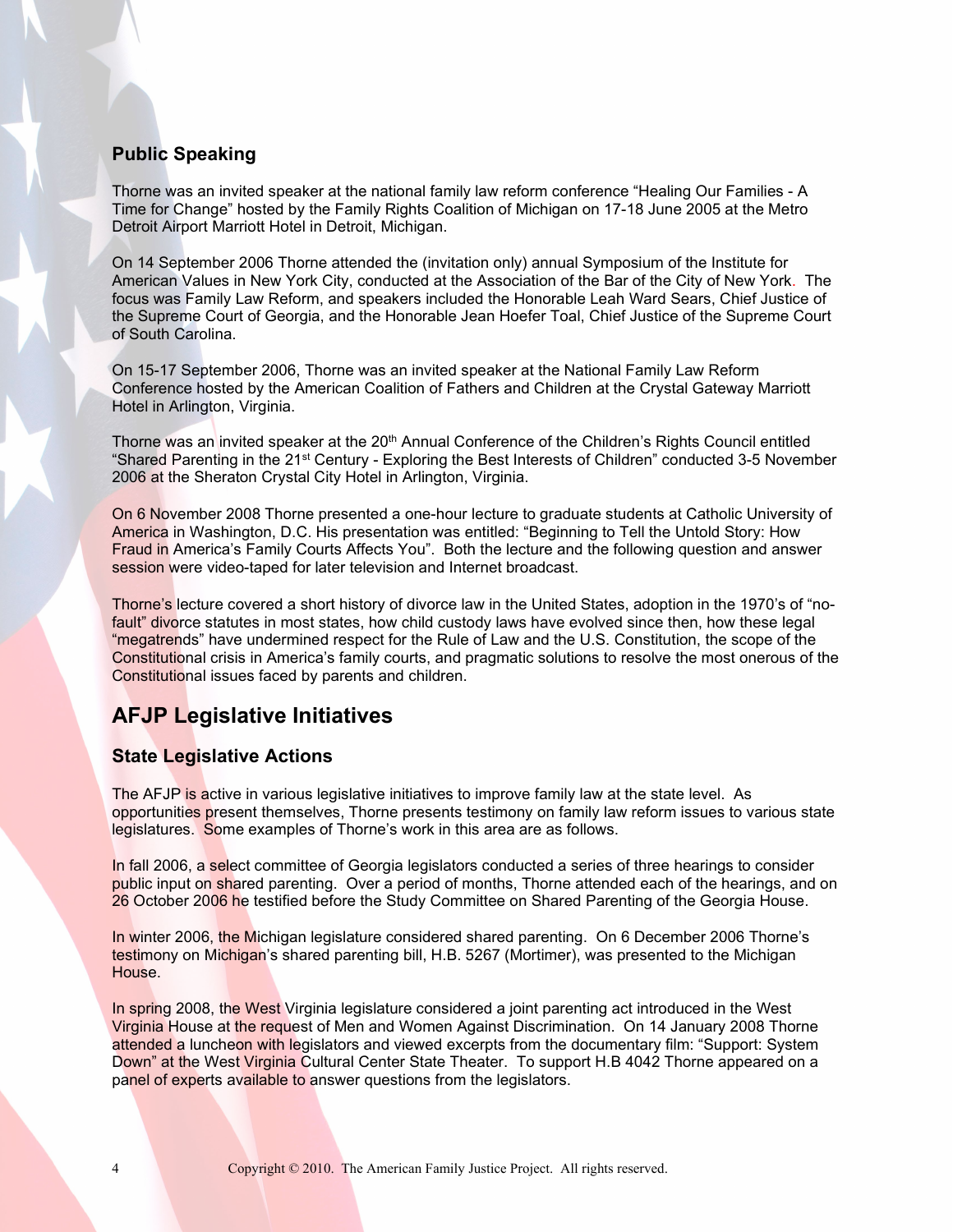In winter 2008, Thorne consulted about the Constitutional imperatives for "peer" or shared parenting with a member of a study committee of the Minnesota House of Representatives working on joint custody. In the spring of 2010, the Tennessee General Assembly considered an equal parenting bill, H.B. 2916 and S.B. 2881. On 23 February 2010 Thorne gave testimony on H.B. 2916 before the Family Justice Subcommittee of the House Children and Family Affairs Committee, and then attended hearings on the bill in March, April, and May 2010.

On 23 March 2010 the Tennessee Administrative Office of the Courts and Tennessee Bar Association presented their "Special Report" to the Family Justice Subcommittee of the House Children and Family Affairs Committee. In response, on 13 April 2010 Thorne presented the Report of the American Family Justice Project on H.B. 2916 for the Hearing Record of the Family Justice Subcommittee and the Children and Family Affairs Committee. A copy of the AFJP Report is available upon request.

## **Federal Legislative Actions**

Thorne supports federal legislation to protect and preserve family relationships from unwarranted intrusion by state actors. To this end, he strongly supports the Family Preservation and Reconciliation Act (FPRA) in the United States Congress. On 16 August 2007, Thorne expressed his strong support for the FPRA as an invited speaker at a press conference at The National Press Club in Washington, D.C.

On 19 August 2007 Thorne was an invited speaker at the Family Preservation Festival on the National Mall in Washington, D.C. at the base of the Lincoln Memorial. Thorne called for federal legislation to address the Constitutional crisis in America's family courts and called on the President, the U.S. Congress, and the state and federal courts to support the Family Preservation and Reconciliation Act. A DVD of Thorne's speech at the Lincoln Memorial is available upon request.

On 23 July 2010 Thorne was one of several invited speakers at a press conference at The National Press Club in Washington, D.C. Each of the speakers outlined a specific family law issue or aspect of family law policy in need of reform and called on the Congress to address the need for remedial federal legislation.

Also on 23 July 2010, Thorne was co-moderator of a briefing on family law policy issues in the United States Capitol Visitor's Center. As one of two moderators of the briefing, Thorne introduced half of the speakers who addressed many of the same topics covered at The National Press Club press conference earlier in the day.

### **International Child Abduction**

Since November 2006 Thorne has worked closely with Mr. Patrick Braden, father of Melissa Braden, a U.S. citizen-child abducted to Japan on 16 March 2006 by her mother, Ryoko Uchiyama. As a result, Thorne has become thoroughly familiar with the facts of the Melissa Braden case and the growing problem of international child abduction. During 2009, the issue of international child abduction has drawn sharply increased attention from the U.S. Congress.

In 2009 Patrick Braden served as founder of "Global Future: The Parents' Council on International Children's Policy". The group is comprised of parents across America whose children were criminally kidnapped from U.S. soil and taken to Japan in violation of previously established U.S. court custody orders, travel ban orders, and passport surrender orders.

Although these children remain under the jurisdiction of U.S. courts and in the legal custody of their leftbehind parent in the U.S., neither the court nor the left-behind parent in the U.S. has any access to the child(ren) living in Japan with the kidnapper parent. On 2 December 2009 Thorne attended the first-ever hearing on international child abduction before the Tom Lantos Human Rights Commission of the United States House of Representatives in Washington, D.C.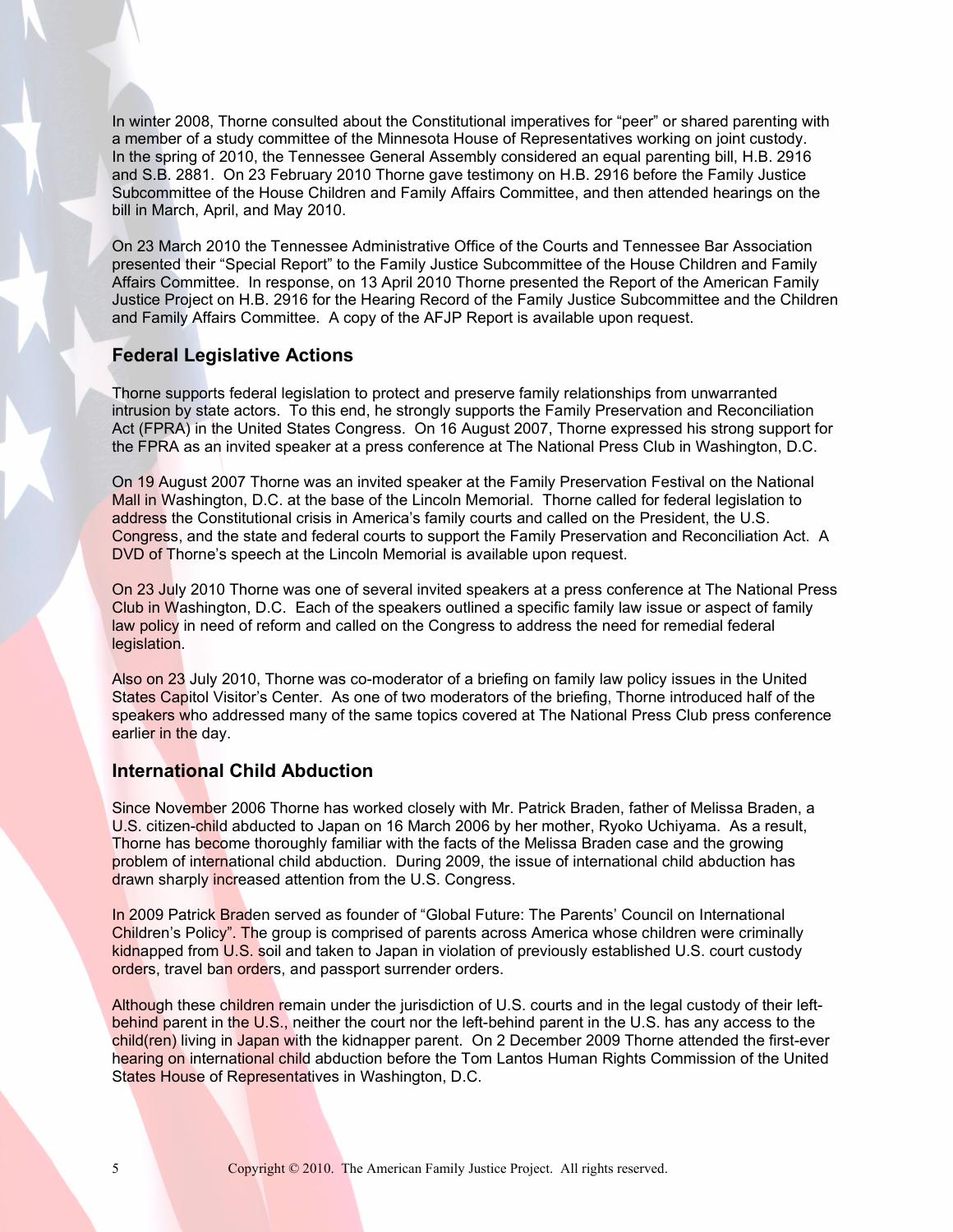Patrick Braden was one of four left-behind parents of abducted children who presented testimony and written documentation to the Commission. Thorne's written statement was included in Patrick Braden's submission for the record of the Hearing on International Child Abduction on 2 December 2009. A copy of Thorne's submission for the Hearing record is available upon request.

## **AFJP Litigation**

The AFJP litigates in state and federal courts to protect and defend fit parents and their children from unwarranted interference by government through the family law system. The AFJP uses the United States Constitution as a both a defensive shield and an offensive sword to protect family relationships. The primary goal of AFJP litigation is to prevent the needless destruction of the relationship between a fit parent and their child, for the immediate well-being of the parent and child, and the long-term benefits to our society and nation.

In the more than 25 years Thorne has been an attorney, he has been lead or co-counsel in numerous trials in courts and quasi-judicial administrative tribunals, argued numerous substantive motions for which a brief or memorandum of law was submitted, and prosecuted extraordinary writs and substantive appeals in state and federal appellate courts, including the Supreme Court of the United States.

In addition to the state and federal appellate court cases in which Thorne has been directly involved, Thorne has observed the argument of more than three dozen appeals in various state and federal appellate courts, including the Texas Court of Appeals, the Supreme Court of Texas, one of the U.S. Courts of Appeals, and the Supreme Court of the United States.

The vast majority of Thorne's work over the past six years has been *pro bono*. Thorne has served as lead counsel, co-counsel, consulting counsel, expert witness, or *amicus* in cases in Texas, Ohio, New York, Illinois, California, Florida, Wisconsin, Maryland, and Tennessee.

Thorne's interest has shifted toward serving in an *amicus* role, as it has become apparent that alignment with either parent is counter-productive to illumination of the deeper issues in most cases. Consequently, Thorne now strongly prefers to serve as a "friend of the court", an *amicus curiae*, or as a "friend of the child", an *amicus infans* (to give the voiceless minor child a voice). A few examples of the types of cases in which Thorne participates are as follows.

### **Constitutional Litigation in State and Federal Courts**

#### **Federal Court** – **Ohio** – **The Galluzzo Case**

On 26 January 2005 the United States Court of Appeals for the Sixth Circuit appointed Thorne as *pro bono* counsel for an indigent father in the appeal of a facial Constitutional challenge to the State of Ohio's child custody statutory scheme, Case No. 04-3527, styled *Michael A. Galluzzo v. Teresa Cook f/k/a Teresa Galluzzo*.

After the Sixth Circuit decision against Mr. Galluzzo, the Sixth Circuit granted Thorne's motion to withdraw as counsel of record and Mr. Galluzzo continued his appeal without counsel. Mr. Galluzzo's *pro se* Application for Writ of Certiorari was filed on 30 September 2006 in the Supreme Court of the United States, Case No. 06-7267.

On 8 January 2007 the Supreme Court denied Mr. Galluzzo's Application for Writ of Certiorari. Because Mr. Galluzzo's case was dismissed by the federal district court on procedural grounds, the merits of his facial Constitutional challenge to the State of Ohio's statutory child custody scheme were never addressed by the federal trial court, the federal appeals court, or the Supreme Court of the United States.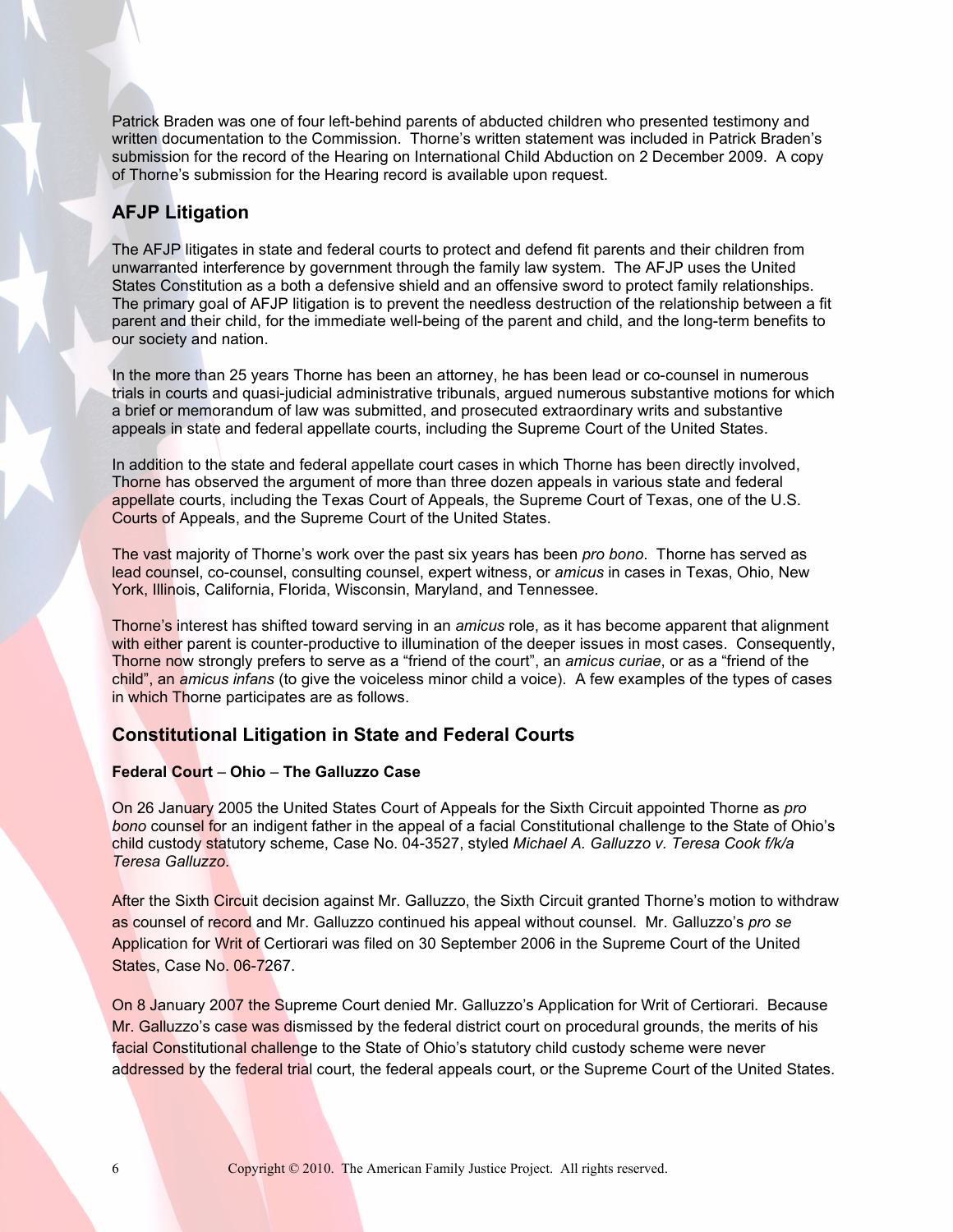#### **Federal Court** – **New York** – **The Walker Case**

On 13 September 2005 Thorne presented the oral argument of Stephen J. Walker to the United States Court of Appeals for the Second Circuit in the appeal of a facial Constitutional challenge to the State of New York's *pendente lite* child support statutory scheme, Case No. 05-0229, styled *Stephen J. Walker, Plaintiff-Appellant, v. State of New York, et al, Defendants-Appellees.*

After the Second Circuit decision against Mr. Walker, Thorne prepared and filed several post-judgment motions, and then assisted in the preparation and filing of Mr. Walker's *pro se* Application for Writ of Certiorari on 5 September 2006 in the Supreme Court of the United States, Case No. 06-894.

On 5 March 2007 the Supreme Court denied Mr. Walker's Application for Writ of Certiorari, bringing an end to a case that spanned 15 years in New York state courts and 5 years in federal courts. Because Mr. Walker's case was dismissed by the federal district court on procedural grounds, the merits of his facial Constitutional challenge to the State of New York's *pendente lite* child support statutory scheme were never addressed by the federal trial court, the federal appeals court, or the Supreme Court of the United States.

#### **State Court** – **Illinois** – **The Roney Case**

In September 2006 Thorne was admitted *pro hac vice* by an Illinois state family court as attorney of record for Mr. Christopher Roney and presented oral argument of a facial Constitutional challenge to the State of Illinois's child custody statutory scheme, in Case No. 00-D-700, styled *In Re: Marriage of Mary Kay Roney, Petitioner, and Christopher J. Roney, Respondent*, in the Circuit Court of the Sixth Judicial Circuit, Champaign County, Illinois.

After the trial court decision against Mr. Roney, Thorne served as co-counsel in Mr. Roney's appeal to the Illinois Court of Appeals, along with two distinguished Illinois local counsel from Schiller, Du Canto and Fleck, Mr. Don Schiller, Esq. and Ms. Sarane S. Siewerth, Esq. Schiller, Du Canto and Fleck is the largest law firm in the nation focusing exclusively on matrimonial law. With principal offices in Chicago, the firm is nationally recognized for its work in the areas of marriage, divorce, and custody, and as a leader in the field of matrimonial law. For more information about the firm, see their web site. <http://www.sdflaw.com/>

After the Illinois Court of Appeals decision against Mr. Roney, Thorne withdrew as co-counsel and Mr. Roney filed a *pro se* appeal in the Supreme Court of Illinois, case number 104684. On 26 September 2007 the Supreme Court of Illinois denied Mr. Roney's Petition for Leave to Appeal. Because Mr. Roney's Constitutional challenge was ignored by the state trial court on procedural grounds, the merits of his facial Constitutional challenge to the State of Illinois' child custody statutory scheme were never addressed by the state trial court, the state appeals court, or the Supreme Court of Illinois.

#### **State Court** – **Ohio** – **The Tock Case**

On 11 April 2007 Thorne was accepted as an expert witness on Constitutional law in an Ohio state family court and presented testimony in support of a facial Constitutional challenge to the State of Ohio's child custody statutory scheme in Case No. 02DR3-1126, styled *Frances Tock v. Christopher Tock, Franklin County Court of Common Pleas Domestic Division, Columbus, Ohio.* The challenge was based upon the Constitutional imperative for peer parenting found in the equal protection clause of the 14th Amendment of the U.S. Constitution.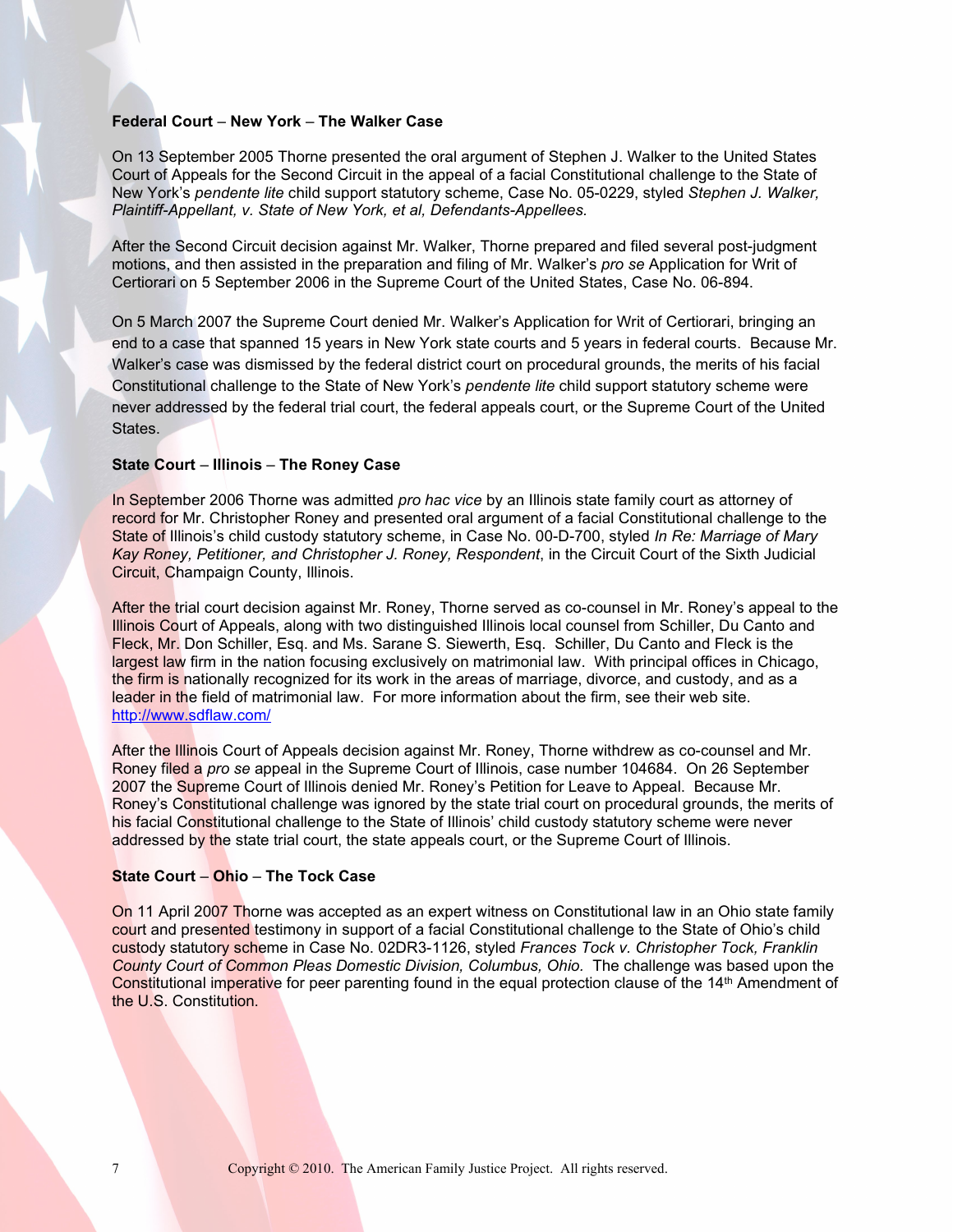The Hon. Elisabeth Gill, trial judge, instructed the parties to file their closing arguments on custody issues in writing. After receiving the written closing arguments of the parties, Judge Gill ordered various transcripts and all of the briefs from the Galluzzo federal court case (described above) in which Thorne served as Mr. Galluzzo's appellate counsel in the Sixth Circuit. Before Judge Gill issued her decision on the constitutionality of the State of Ohio's child custody statutory scheme, the parties settled the custody issues with an agreement for a shared custody arrangement. The case concluded with a decree of divorce on 8 January 2008.

#### **Supreme Court of the United States** – **The Roberts Case**

On 19 May 2008 Thorne and co-counsel filed in the Supreme Court of the United States a Petition for Writ of Certiorari to the United States Court of Appeals for the Fourth Circuit in case number 07-1052, styled *David A. Roberts, Petitioner, v. Maine Department of Health and Human Services, et al, Respondents.*

In an effort to put a stop to the repeated, systematic, and wrongful deprivation of Robert's civil rights by Maine DHS, et al, acting under color of law, on 1 July 2004, Mr. Roberts filed his Complaint for damages and injunctive relief under 42 U.S.C. § 1983 in federal District Court in Baltimore, Maryland. Over the next four years, without the Defendants ever filing a written answer to the Complaint, it was dismissed by the trial judge, appealed to the Fourth Circuit, who reversed the dismissal and sent the case back to the trial court, dismissed a second time by the trial judge, appealed a second time to the Fourth Circuit, who allowed the dismissal to stand, and then appealed to the Supreme Court of the United States.

On 6 October 2008 the Supreme Court of the United States denied Mr. Roberts' pending Petition, and allowed the second dismissal on procedural grounds by the trial judge to stand. Consequently, the merits of Mr. Roberts' § 1983 action will never be addressed by the federal trial court, the federal appeals court, or the Supreme Court of the United States. So ends a case that has spanned 20 years in state courts and over 4 years in federal courts.

#### **State Court** – **Tennessee** – **The Kate Hopkins Case**

In October 2007 Thorne became consulting counsel in a Tennessee state family court case, Docket No. V-07-031, styled *Jeremy P. Hopkins, Plaintiff and Counter-Defendant v. Elisabeth M. Hopkins, Defendant and Counter-Plaintiff,* In the Circuit Court of Bradley County, Tennessee, 10th Judicial District.

The case is known as "The Kate Hopkins Case" because it revolves around a now four-year-old little girl, Kate Hopkins. Kate's child custody case began in January 2007, just after Kate turned one, when her parents decided to divorce.

The Kate Hopkins Case was selected to be a Constitutional "test" case that could change the way all child custody decisions in Tennessee are made. The case presented a Constitutional challenge to the State of Tennessee's child custody statutory scheme in general, and specifically, whether certain child custody procedures routinely used by judges in Bradley County courts violate the U.S. and Tennessee Constitutions.

One of the procedures under attack was a "standard 80-day rule" created by the judges of the  $10<sup>th</sup>$ Judicial District as a Local Rule. The Local Rule operated automatically without notice or hearing as soon as a divorce case was filed, so that one parent was only allowed 80 days a year with their child, while the other parent was allowed 285 days a year with their child.

The Constitutional challenges were based upon the imperative for "peer parenting" found in the equal protection clause of the 14<sup>th</sup> Amendment of the U.S. Constitution. Additional grounds for challenging the procedures were the Association Clause of the 1<sup>st</sup> Amendment of the U.S. Constitution, the Due Process Clause of the U.S. Constitution, and the Privacy, Due Process, and Equal Protection Clauses of the Tennessee Constitution.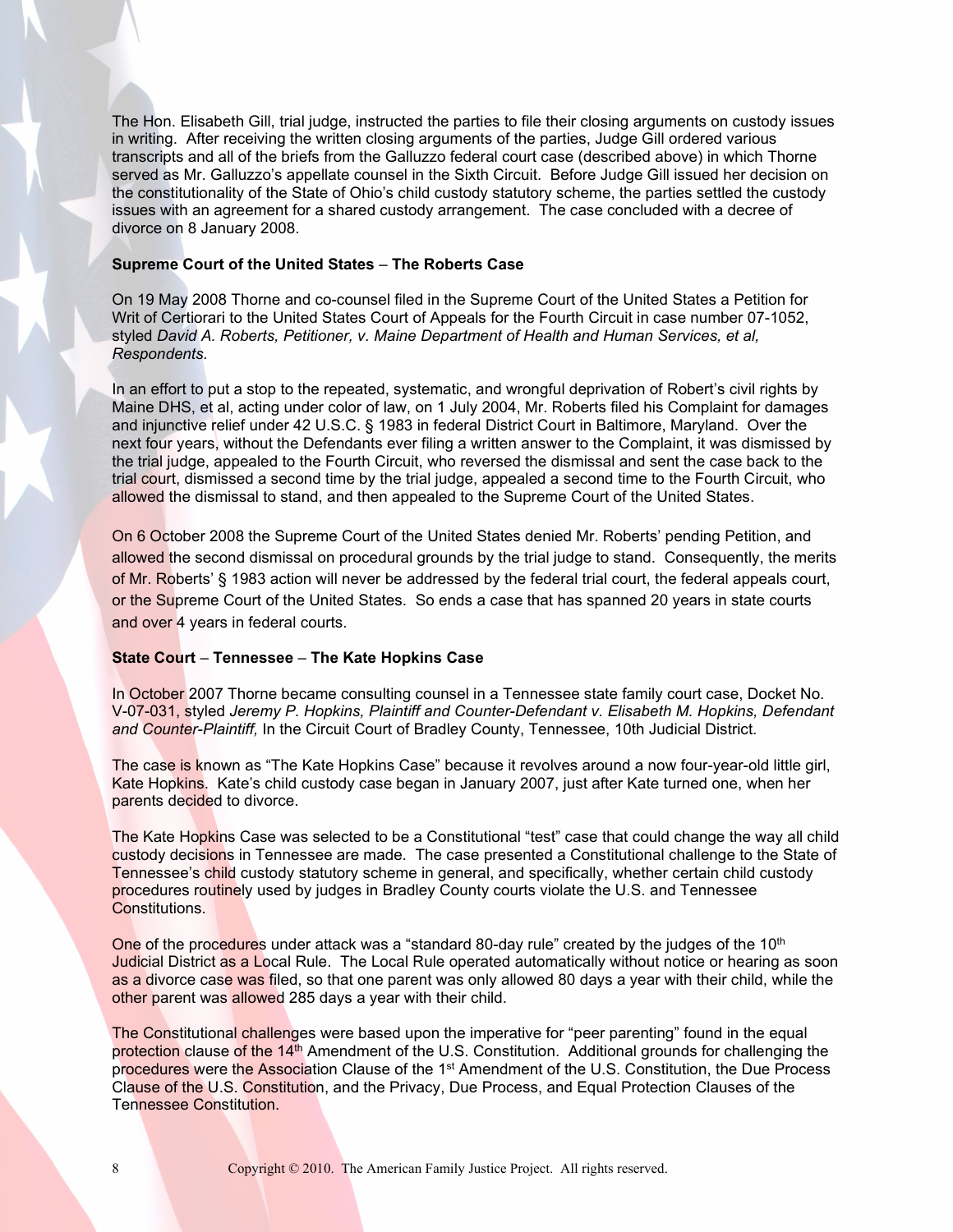Kate's Daddy argued that the United States and Tennessee Constitutions require the State to give each of Kate's two fit parents equal protection of the custody laws. Instead of the equal dignity, equal opportunity to parent, and equal respect, to which each of Kate's parents is entitled, the "standard 80-day rule" discriminates against one parent in violation of the constitutional right to equal protection of the laws.

By automatically discriminating against one parent without any hearing, the "standard 80-day rule" violates the constitutional right to due process. And by taking a fit parent's fundamental rights without any basis in fact, the "standard 80-day rule" violates the constitutional right to privacy and the constitutional right to freedom of association.

The constitutional issues in the Kate Hopkins Case are of vital importance to all Tennessee parents and children, and of significance to all Americans. The trial judge ruled on the merits that each parent was entitled to equal time with Kate, and so decided there was no need to address the Constitutional issues.

The Kate Hopkins Case was finally resolved in March 2010 and appeal of the trial court judgment was terminated when the case was settled during appellate mediation. So ends a case after more than three years in court with more than 50 hearings before five different judges and a 13 day bench trial beginning in May 2009.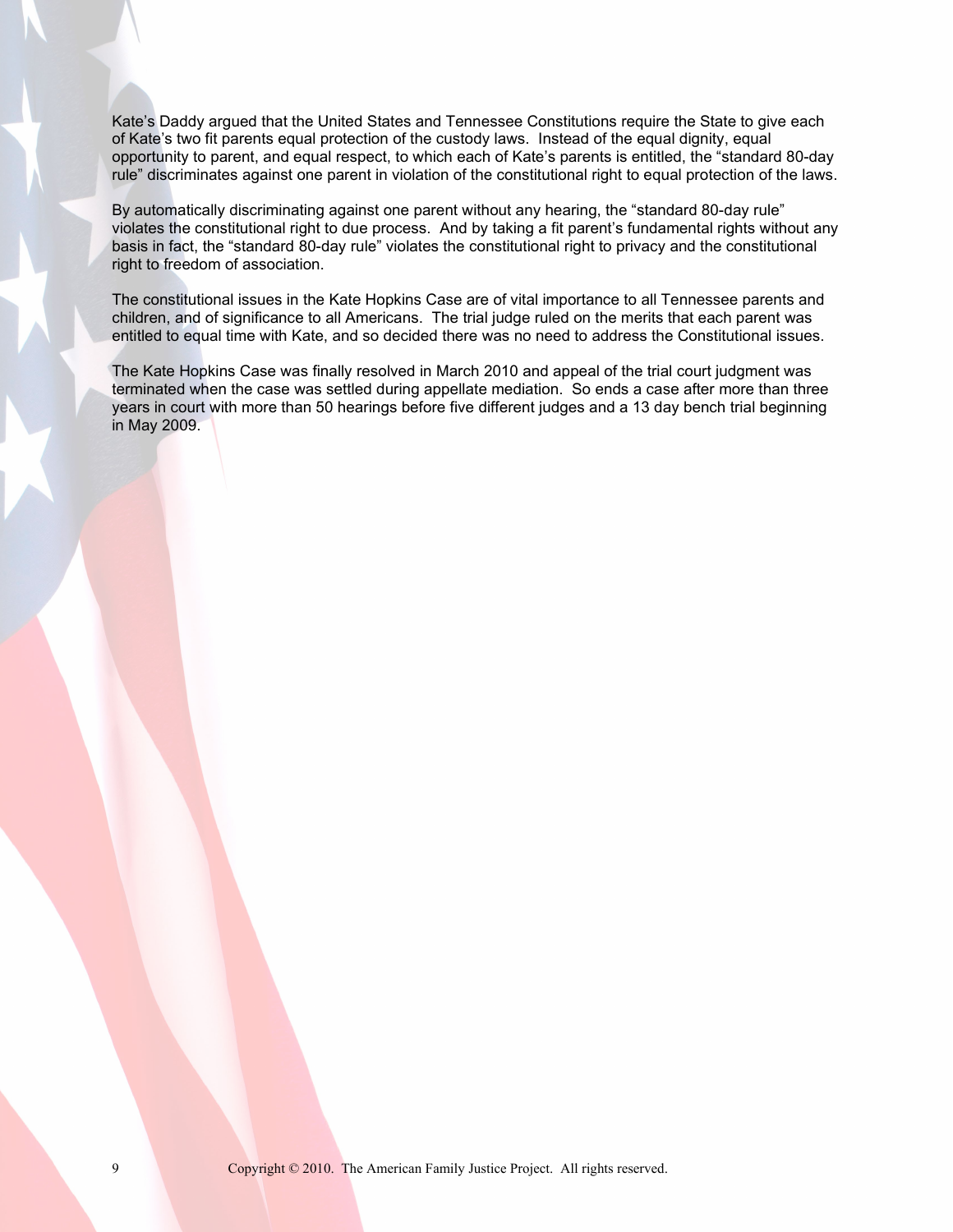## **Stanley Charles Thorne**

#### **Summary of Qualifications**

Twenty-five years combined experience as an attorney, counselor, and mediator, serving a diverse clientele of individual persons, law firms, and corporations, with expertise in energy law, real estate law, and Constitutional law.

#### **Higher Education**

1973-1981 – Baylor University Waco, Texas 1977 – Bachelor of Arts, History 1981 – Juris Doctorate

#### **Professional Experience**

1982-1985 – Stan C. Thorne Law Firm Bryan, Texas and Bryan, Texas and Bryan, Texas Solo law practice devoted exclusively to clients engaged in oil and gas exploration and production

#### 1985-1988 – Enserch Exploration, Inc. Dallas, Texas

Corporate counsel for large independent oil and gas exploration and production company (\$2 Billion assets); primarily responsible for regulatory and legislative affairs, gas contracts, and legal oversight of field operations

#### 1988-1991 – Enserch Exploration, Inc. Dallas, Texas Controller and Dallas, Texas Controller and Dallas, Texas

Manager of revenue optimization; primary responsibility to conceive and execute interdisciplinary special projects to increase revenues of large independent energy company

#### 1991-1996 – Stan C. Thorne Law Firm **Dallas, Texas** Dallas, Texas

Solo law practice devoted to clients engaged in oil and gas exploration and production, including contract litigation support for major law firms such as Winstead, Secrest & Minick (then  $15<sup>th</sup>$  largest firm in Texas)

#### 1996-2001 – Stan C. Thorne Law Firm **Houston, Texas** Houston, Texas

Moved to Houston and continued solo law practice devoted to oil and gas exploration and production, including contract work for major law firms such as Hoover, Bax & Slovacek (major player in Houston real estate and energy law); in 1999, broadened law practice into real estate law and mediation; mediator of **litigated civil cases by state court appointment** 

#### 2001-2003 – Sabbatical

## 2004-date – Stanley Charles Thorne Law Firm

Solo law practice restricted to Constitutional issues in family courts; trial and appellate litigation at all state and federal court levels (including the Supreme Court of the United States); primary focus is representation of parents and children as counsel-of-record, co-counsel, consulting counsel, expert witness, *amicus curiae* or *amicus infans*